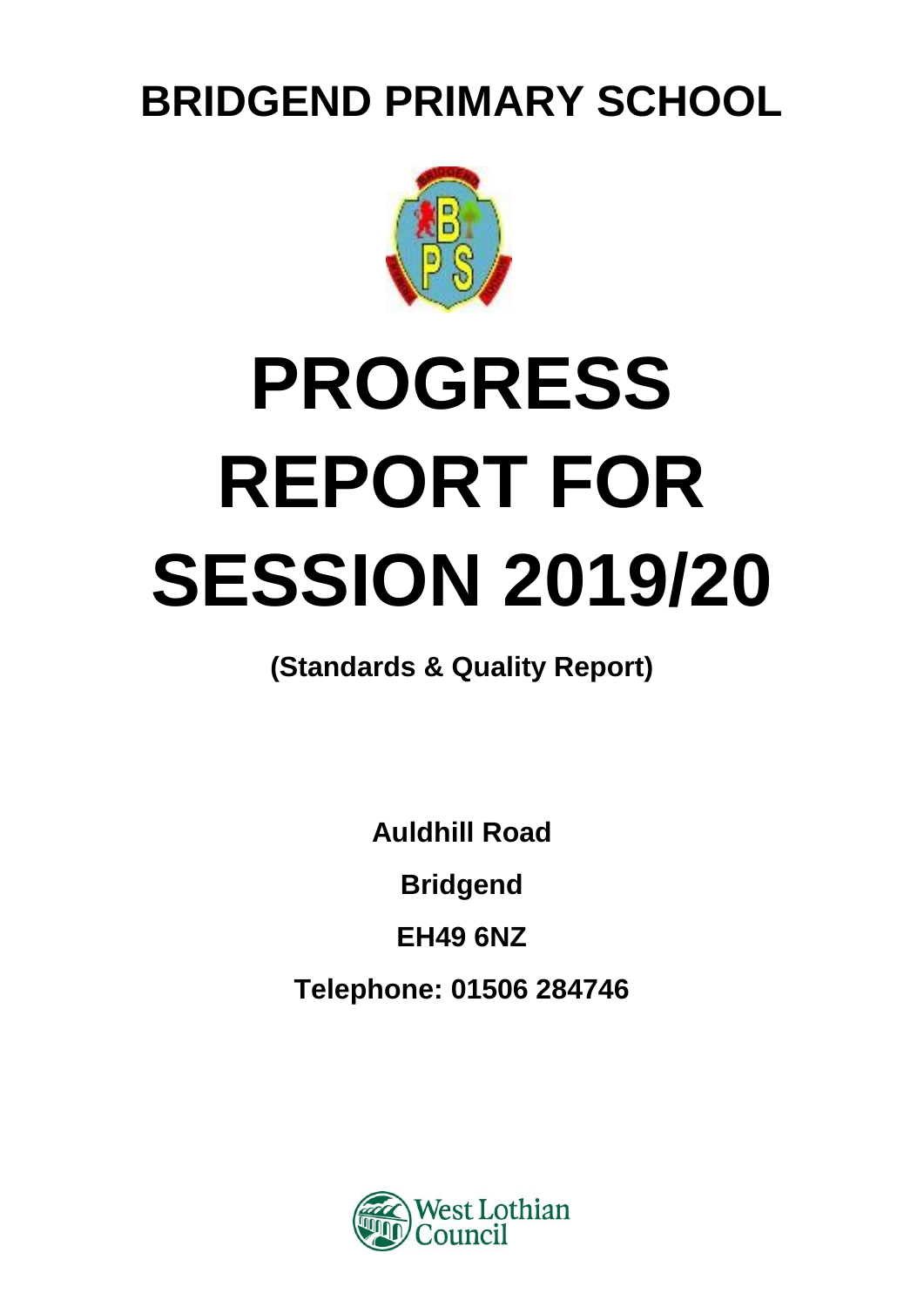## **ABOUT OUR SCHOOL**

Bridgend Primary School is a small rural school with a total of 80 pupils. This includes 24 nursery children, with 13 registered in the morning and 10 in the afternoon and 1 full day. We have five eligible 2 year olds in our afternoon provision. Bridgend Primary School is in an area of deprivation, where our families experience poverty and the associated outcomes related to this. In relation to the Scottish Index of Multiple Deprivation, the school is in decile band 1 and is part of the Scottish Attainment Challenge, aiming to close the poverty related attainment gap. We have a Head Teacher, 2 part-time Principal Teachers, one has responsibility for driving forward attainment and tracking the success of interventions identified as part of our Scottish Attainment Challenge schools agenda, 2 full time teachers, 2 part-time teachers, 1 administrative assistant, 1 full time pupil support worker and 4 parttime pupil support workers. We have an Early Years Officer, Additional Graduate and 2 Nursery Nurses in our Early Years provision. We continue to strive for high quality learning and teaching experiences for our children with a clear focus on improving attainment for literacy, numeracy and health and wellbeing. We are continually looking at creative ways to support and promote home learning and engagement within our school community.

The school had a positive validation of its work by West Lothian Council in March 2019. The VSE team found Leadership of Change to be good. They recognised the commitment across the school community to achieve high standards for learners. The recommendation was to ensure a continual challenge level of aspirations and expectations of all learners, in order to raise attainment and achievement. In learning, teaching and assessment, this was also found to be good. Relationships across the school were positive and adults modelled appropriate interactions. Almost all learners were motivated and engaged in their learning and interacted well. An area of development was to develop clarity about assessment methods used to inform planning. With regard to ensuring wellbeing, equality and inclusion, this was found to be good, with elements of very good. A particular strength was the provision of 'Time to Talk by a play therapist, which was valued by our learners and Workout Wednesday to promote physical fitness and healthy lifestyles. A further development recommended was to embed a growth mindset across the curriculum and develop a wider achievements programme. The quality of the learning experiences in our nursery provision was also recognised as a strength, in particular the implementation of Froebelian pedagogy. Children were also leading their learning and high quality learning experiences were evident both indoors and outdoors. Effective joint working with professional agencies, SALT and EPS, ensured positive outcomes for identified children and families. Areas to further develop were engaging with online Learner's Journey for profiling with parents and incorporating wider achievements. We also needed to develop our tracking and monitoring procedures in line with the early years trackers used within West Lothian Council. Following on from these recommendations, we have continued to promote positive relationships and are beginning to make the relevant links to the UNICEF Articles and Rights of the Child in line with Rights Respecting School. Our Health & Wellbeing Strategy and identified interventions, e.g. Workout Wednesday, have also supported us in promoting a culture where our pupils are now demonstrating that they are 'ready to learn', with a positive attitude towards their learning.

### IMPROVEMENT PRIORITIES

Our improvement priorities are always based on the national priorities in the National Improvement Framework (NIF). Below we have indicated what progress we made with these priorities in Session 2019/20 and what the impact has been. Our report recognises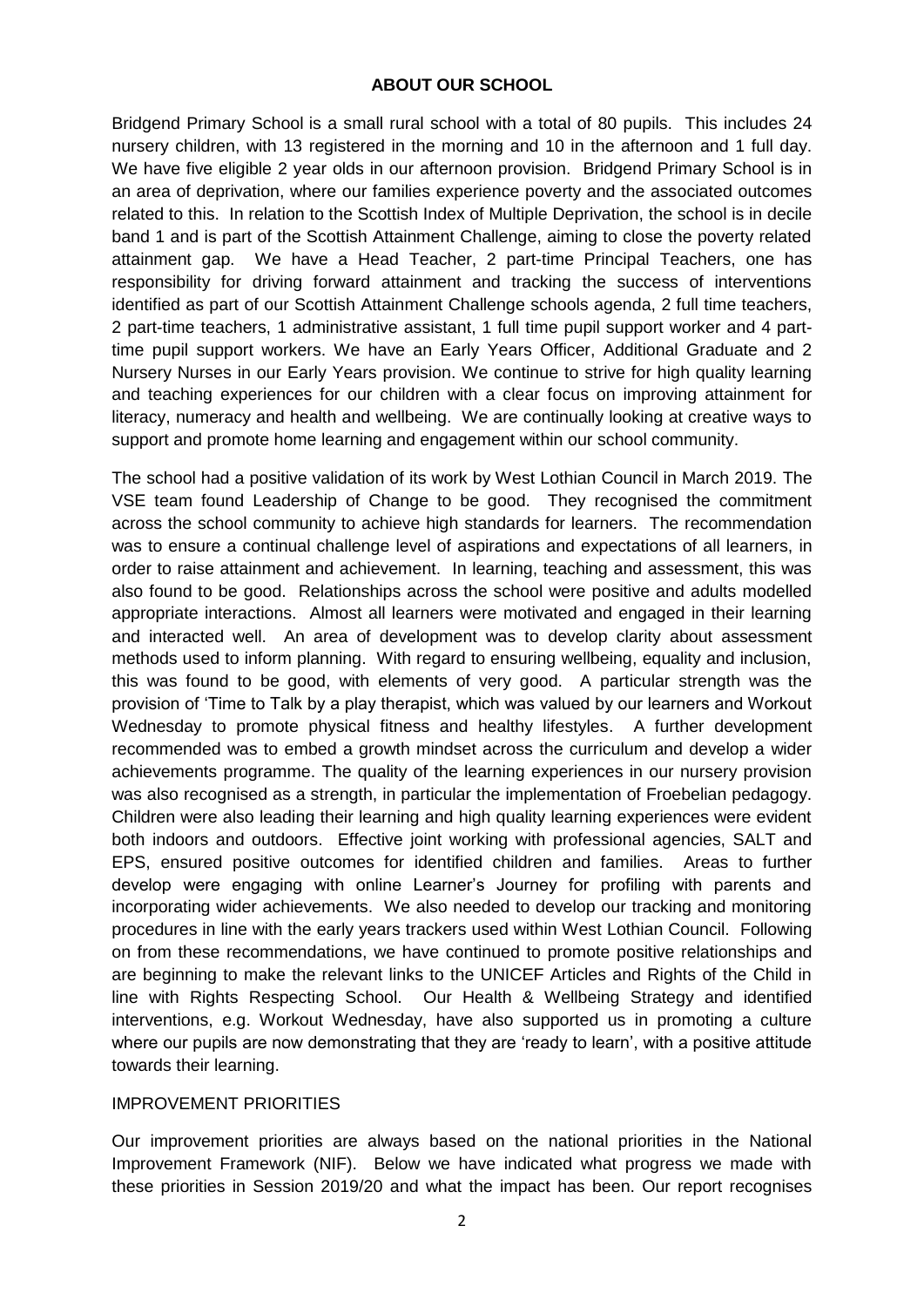that we entered a period of school closures in March 2020, and therefore our report reflects the progress made until that time, but will also reference any significant steps taken during the period of school closures. Our future improvement priorities will be identified in our school's recovery improvement plan, which will respond to the national and local advice on the reopening of schools.

We have shown which NIF driver for improvement we used – you can find out more about the National Improvement Framework and drivers at [https://www.npfs.org.uk/wp](https://www.npfs.org.uk/wp-content/uploads/2016/01/NPFS_NIF_E-1.pdf)[content/uploads/2016/01/NPFS\\_NIF\\_E-1.pdf.](https://www.npfs.org.uk/wp-content/uploads/2016/01/NPFS_NIF_E-1.pdf)

We have also evaluated our overall provision using quality indicators (QIs) in How Good is our School4 (HGIOS4) and How Good is Our Early learning and Childcare (HGIOELC) which is a key aspect of the Scottish approach to self-evaluation and school improvement.

| <b>PRIORITY</b>                                                                                                                                    | <b>HOW DID WE DO?</b>                                                                                                                                                                                                                                                                                                                                                                                                                                                                                                                                                                                                                                                                                                                                                                  |
|----------------------------------------------------------------------------------------------------------------------------------------------------|----------------------------------------------------------------------------------------------------------------------------------------------------------------------------------------------------------------------------------------------------------------------------------------------------------------------------------------------------------------------------------------------------------------------------------------------------------------------------------------------------------------------------------------------------------------------------------------------------------------------------------------------------------------------------------------------------------------------------------------------------------------------------------------|
| 1.                                                                                                                                                 | We have made good progress.                                                                                                                                                                                                                                                                                                                                                                                                                                                                                                                                                                                                                                                                                                                                                            |
| To raise attainment,<br>especially in literacy and<br>numeracy                                                                                     | What did we do?<br>Our Literacy Champion attended Cluster and Local Authority network<br>sessions, thereafter, led staff development sessions on developing a reading                                                                                                                                                                                                                                                                                                                                                                                                                                                                                                                                                                                                                  |
| Our measurable<br>outcome for session<br>2019/20 was to ensure<br>staff had a shared<br>understanding of high<br>quality learning and<br>teaching. | culture within our school. We carried out an audit of current practice and<br>approaches to teaching reading across all stages. We identified the<br>necessity to introduce 'Everyone Reading Aloud in Class' sessions on a daily<br>basis and every teacher reading a class novel to model good reading skills.<br>This resulted in the majority of our pupils showing an increase in confidence,<br>when reading aloud. Our Primary 6/7 pupils also became reading buddies to<br>our Primary 1/2 stage and this saw an increase in motivation of our younger<br>pupils to actively seek out stories to listen to, when their buddies were<br>reading to them. All our pupils took part in the First Minister's Reading<br>Challenge, where every child completed a reading passport. |
| NIF Driver(s):<br>School Improvement<br><b>Teacher Professionalism</b><br>Assessment of<br>Children's progress                                     | In recognition of World Book Day, our pupils led this event by agreeing to<br>wear pyjamas to school and bring in their favourite books/teddy bears.<br>Almost all pupils were motivated with this event, which started in our<br>Breakfast Club, where pupils were enthusiastically sharing books and stories<br>with each other. All pupils were engaged in reading activities throughout the<br>day, and these were added to wall displays in class, designing book covers<br>for classroom doors and older pupils reading more willingly, to younger<br>pupils.                                                                                                                                                                                                                    |
|                                                                                                                                                    | Our Junior Librarian Group were also included in reviewing the current<br>provision of books in school and developing our school library. We need to<br>carry out an audit with all pupils to ascertain an interest in specific texts and<br>access to reading material readily available in school.                                                                                                                                                                                                                                                                                                                                                                                                                                                                                   |
|                                                                                                                                                    | We were successful in gaining a grant of £500, which included an Author Visit<br>to lead workshops at the end of March, to inspire our children to be<br>passionate readers and writers. This will continue to be included in our<br>School Improvement Plan for next session.                                                                                                                                                                                                                                                                                                                                                                                                                                                                                                         |
|                                                                                                                                                    | We purchased a new literacy resource, PM Writing, and carried out staff<br>training in order to deliver quality learning and teaching approaches, in                                                                                                                                                                                                                                                                                                                                                                                                                                                                                                                                                                                                                                   |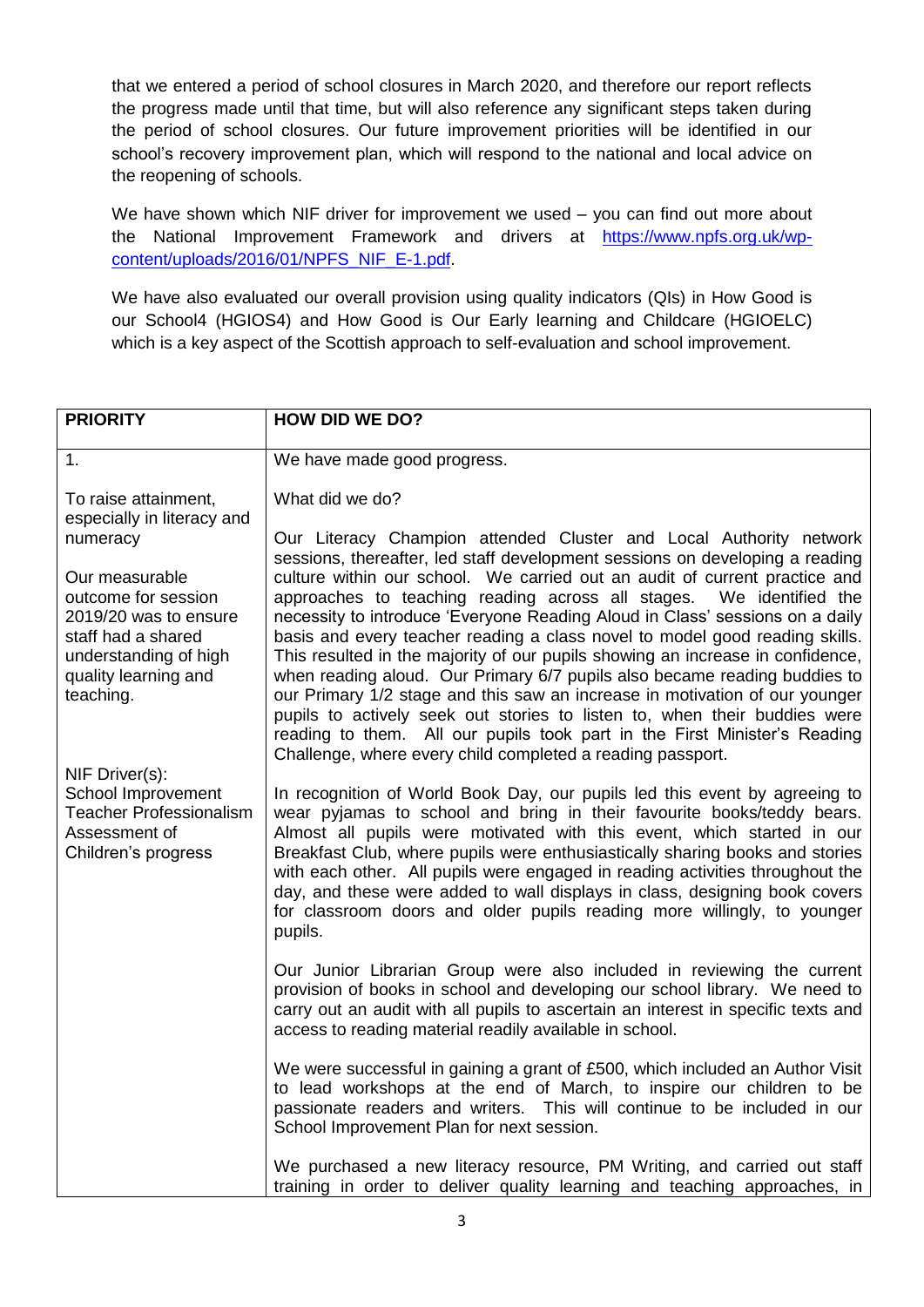|                                                                                                                             | Primary 1 to Primary 7. Our Literacy Champion attended Cluster and Local<br>Authority meetings, to ensure consistency in engagement with progression<br>pathways and national benchmark documentation. This also provided further<br>opportunities of moderation with engagement of teaching writing, using this<br>resource.                                                                                                                                                                                                                                                                                                                                          |
|-----------------------------------------------------------------------------------------------------------------------------|------------------------------------------------------------------------------------------------------------------------------------------------------------------------------------------------------------------------------------------------------------------------------------------------------------------------------------------------------------------------------------------------------------------------------------------------------------------------------------------------------------------------------------------------------------------------------------------------------------------------------------------------------------------------|
|                                                                                                                             | Evidence indicates the impact is:                                                                                                                                                                                                                                                                                                                                                                                                                                                                                                                                                                                                                                      |
|                                                                                                                             | Within each class, almost all pupils are engaged in reading activities on a<br>daily basis. Most pupils are happily engaging in talking about stories and<br>books of their choosing. We will continue to develop our reading culture, by<br>promoting our school library to include material selected by our pupils.                                                                                                                                                                                                                                                                                                                                                  |
|                                                                                                                             | Staff have an increased confidence in teaching tools for writing. There is<br>greater consistency across the school, due to staff training and opportunities<br>for professional dialogue in reviewing and evaluating learning and teaching.                                                                                                                                                                                                                                                                                                                                                                                                                           |
|                                                                                                                             | Our learners are beginning to have an understanding of what is expected of<br>them in writing lessons as this is modelled and examples of high quality<br>pieces of writing are shared.                                                                                                                                                                                                                                                                                                                                                                                                                                                                                |
|                                                                                                                             | Our learners are motivated to write more and this is evidenced in the quality<br>and quantity of writing in writing jotters.  Our learners are now choosing to<br>engage in free writing activities. They are beginning to have an<br>understanding of their targets in order to make progress with their writing.                                                                                                                                                                                                                                                                                                                                                     |
|                                                                                                                             | With regard to numeracy, teachers have identified that most of our learners<br>are gaining in accuracy with their calculations for mental maths. They are<br>also more confident in applying strategies to support them in activities. They<br>are beginning to articulate and use mathematical vocabulary, when sharing<br>strategies used. Our learners are developing a better understanding of the<br>basic concepts of addition, subtraction, multiplication and division and have a<br>quicker recall of number bond, applying this knowledge with greater accuracy<br>in mental maths activities. This is evident in jotters and daily tasks they<br>engage in. |
| ELC:<br>Professional dialogue<br>highlights an increase in<br>staff confidence in<br>assessing children's<br>progress.      | Staff engaged in professional dialogue and consultation with the Early Years<br>Development Team. This is beginning to impact on planning and tracking<br>children's progress.                                                                                                                                                                                                                                                                                                                                                                                                                                                                                         |
| Floor books to be<br>regularly updated to<br>reflect children's<br>interests and<br>demonstrate progression<br>in learning. | Quotes from children, with regard to their interests and how they were leading<br>their learning, were included and are evident in floor books in the Nursery<br>This was also transferred to be incorporated into the early years<br>foyer.<br>planning documentation.                                                                                                                                                                                                                                                                                                                                                                                                |
| NIF Driver(s):<br>School Improvement<br>Assessment of<br>Children's progress<br>Performance Information                     |                                                                                                                                                                                                                                                                                                                                                                                                                                                                                                                                                                                                                                                                        |
| 2.                                                                                                                          | We have made good progress.                                                                                                                                                                                                                                                                                                                                                                                                                                                                                                                                                                                                                                            |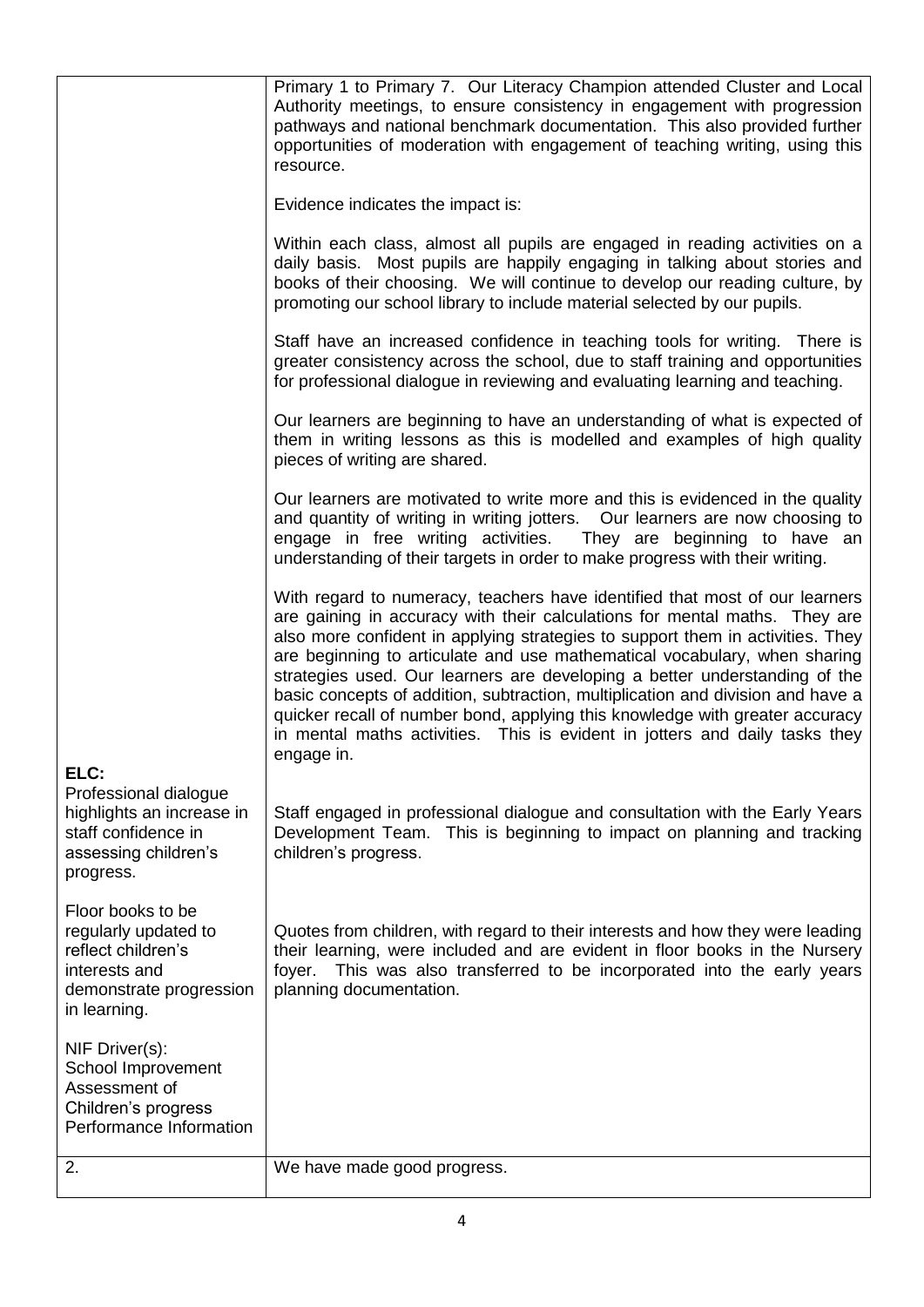| To close the attainment                                                                              | What did we do?                                                                                                                                                                                                                                                                                                                 |
|------------------------------------------------------------------------------------------------------|---------------------------------------------------------------------------------------------------------------------------------------------------------------------------------------------------------------------------------------------------------------------------------------------------------------------------------|
| gap between the most<br>and least disadvantaged<br>children<br>Our measurable<br>outcome for session | With input from Literacy Outreach Teacher, supporting our P1/2 teacher,<br>provided consistency and quality in delivering colourful consonants and vowel<br>house to support literacy in the early years. This has impacted on most of our<br>learners, who are on track to achieve their expected level in literacy.           |
| 2019/20 was to have an<br>increase in our learners'<br>communication skills.                         | Our Speech and Language Therapist, through PEF funding, supported all<br>teaching staff in developing listening and talking skills through games. In P1,<br>83% of our pupils are on track to achieve the expected level, P4, 67% of our<br>pupils are on track and in P7, 89% are on track to achieve their expected<br>level. |
| NIF Driver(s):<br>Assessment of<br>Children's progress<br>Performance Information                    | With regard to numeracy in P1, 80% of targeted individuals are now on track<br>to achieve their expected level. In P4, 100% of targeted individuals are on<br>track to achieve their expected level and in P7, 83% of targeted individuals<br>are now on track to achieve their expected level.                                 |
|                                                                                                      | Evidence indicates that the use of Pupil Equity Funding has had the following<br>impact on learners:                                                                                                                                                                                                                            |
|                                                                                                      | Staff report that our learners are demonstrating a greater understanding of<br>listening to and responding appropriately to instructions in class.                                                                                                                                                                              |
|                                                                                                      | Learners are motivated to engage in activities in a responsible manner,<br>particularly working with our partner agencies.                                                                                                                                                                                                      |
|                                                                                                      | Learners are motivated and engaged in a range of literacy activities and are<br>beginning to transfer these skills, in accessing other areas of the curriculum.                                                                                                                                                                 |
|                                                                                                      | Learners are showing an increase in confidence in tackling wordy problems in<br>maths and are applying a range of strategies.                                                                                                                                                                                                   |
|                                                                                                      | There has been an increase in celebration of achievements of our learners,<br>through certificates presented at assemblies, recognition in class and sharing<br>this with parents/carers at home.                                                                                                                               |
|                                                                                                      | This evidence further demonstrates that our pupils are now 'ready to learn'.                                                                                                                                                                                                                                                    |

| We have made very good progress.                                              |
|-------------------------------------------------------------------------------|
|                                                                               |
|                                                                               |
| What did we do?                                                               |
|                                                                               |
|                                                                               |
| We introduced Marvellous Monday, where learners were engaged in a quality     |
| check-in with staff, enjoying milk and a cookie, to support a smooth start to |
| the school week.                                                              |
|                                                                               |
|                                                                               |
| We introduced 'One Trusted Adult' where every learner has identified 2        |
| members of staff that they can trust and be supported by.                     |
|                                                                               |
|                                                                               |
| Regular check-ins were held throughout the course of the week, and staff      |
| tracked our learners' wellbeing using the indicators and supported them to    |
| ensure they moved from red/amber to green.                                    |
|                                                                               |
|                                                                               |
| Evidence indicates the impact is:                                             |
|                                                                               |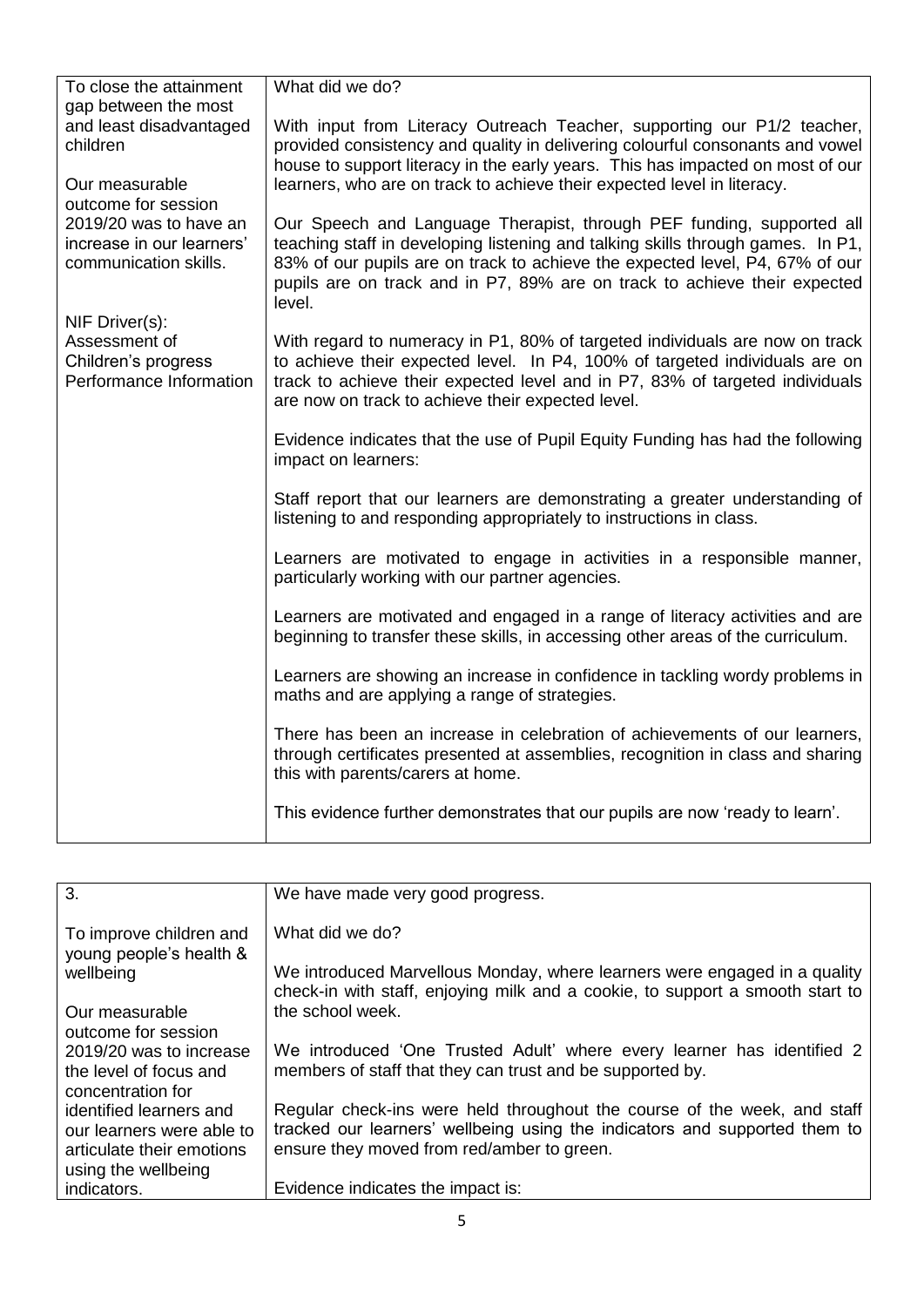| NIF Driver(s):<br>School Leadership<br>Assessment of                                                                                                                            | There had been an increase in our learners attending class on entering the<br>school every Monday and are demonstrating their 'readiness to learn' on<br>tasks in class.                                                                                                                   |  |
|---------------------------------------------------------------------------------------------------------------------------------------------------------------------------------|--------------------------------------------------------------------------------------------------------------------------------------------------------------------------------------------------------------------------------------------------------------------------------------------|--|
| <b>Children's Progress</b><br>Performance Information                                                                                                                           | Our learners feel supported if they feel anxious or are concerned, they can<br>speak to their 'one trusted adult.'                                                                                                                                                                         |  |
|                                                                                                                                                                                 | Learners have a positive relationship with staff and are beginning to articulate<br>their feelings through engagement of the wellbeing indicators. We have<br>introduced Zones of Regulation and some learners are now using the<br>emotional language from this to express how they feel. |  |
| ELC:<br>Children in the ELC can<br>describe being involved<br>in activities in school and<br>parents are more aware<br>of the link between ELC<br>and school.                   | Introduction of whole school 'Golden Moments' book, which celebrates and<br>shares events or individual achievements, with whole school community.<br>Certificates awarded for special achievements or birthdays.                                                                          |  |
| Almost all trackers reflect<br>parental engagement<br>with contributions and<br>comments                                                                                        | Recent events have shown an increase in parental engagement with online<br>learning journals, where parents are beginning to post evidence of children's<br>learning at home.                                                                                                              |  |
| NIF Driver(s):<br>School Leadership<br><b>Parental Engagement</b><br>Assessment of<br>Children's progress<br>Performance Information                                            |                                                                                                                                                                                                                                                                                            |  |
| 4.                                                                                                                                                                              | We have made good progress.                                                                                                                                                                                                                                                                |  |
| To improve employability                                                                                                                                                        | What did we do?                                                                                                                                                                                                                                                                            |  |
| skills, and sustained,<br>positive school-leaver<br>destinations for all young<br>people                                                                                        | We have started to talk about necessary skills used and applied in different<br>areas of the curriculum.                                                                                                                                                                                   |  |
| Our measurable<br>outcome for session<br>2019/20 was to increase<br>staff's awareness of<br>opportunities for skills for<br>life, learning and work<br>and this to be reflected | Skills sacks are on display in every classroom and reference made to these<br>during some lessons.                                                                                                                                                                                         |  |
|                                                                                                                                                                                 | We have leaders take on responsibility roles throughout the school, e.g.<br>Prefects, Buddies, House Captains, Vice-Captains.                                                                                                                                                              |  |
|                                                                                                                                                                                 | We have developed our use of Junior Award Scheme for Schools (JASS) with<br>a specific focus on developing literacy.                                                                                                                                                                       |  |
| our planning framework.                                                                                                                                                         | Evidence indicates the impact is:                                                                                                                                                                                                                                                          |  |
| NIF Driver(s):<br>School Leadership<br>Assessment of<br>Children's progress                                                                                                     | Our learners are able to identify some of the key skills required when<br>engaged in learning activities and relate these to their own personal skills and<br>attributes.                                                                                                                  |  |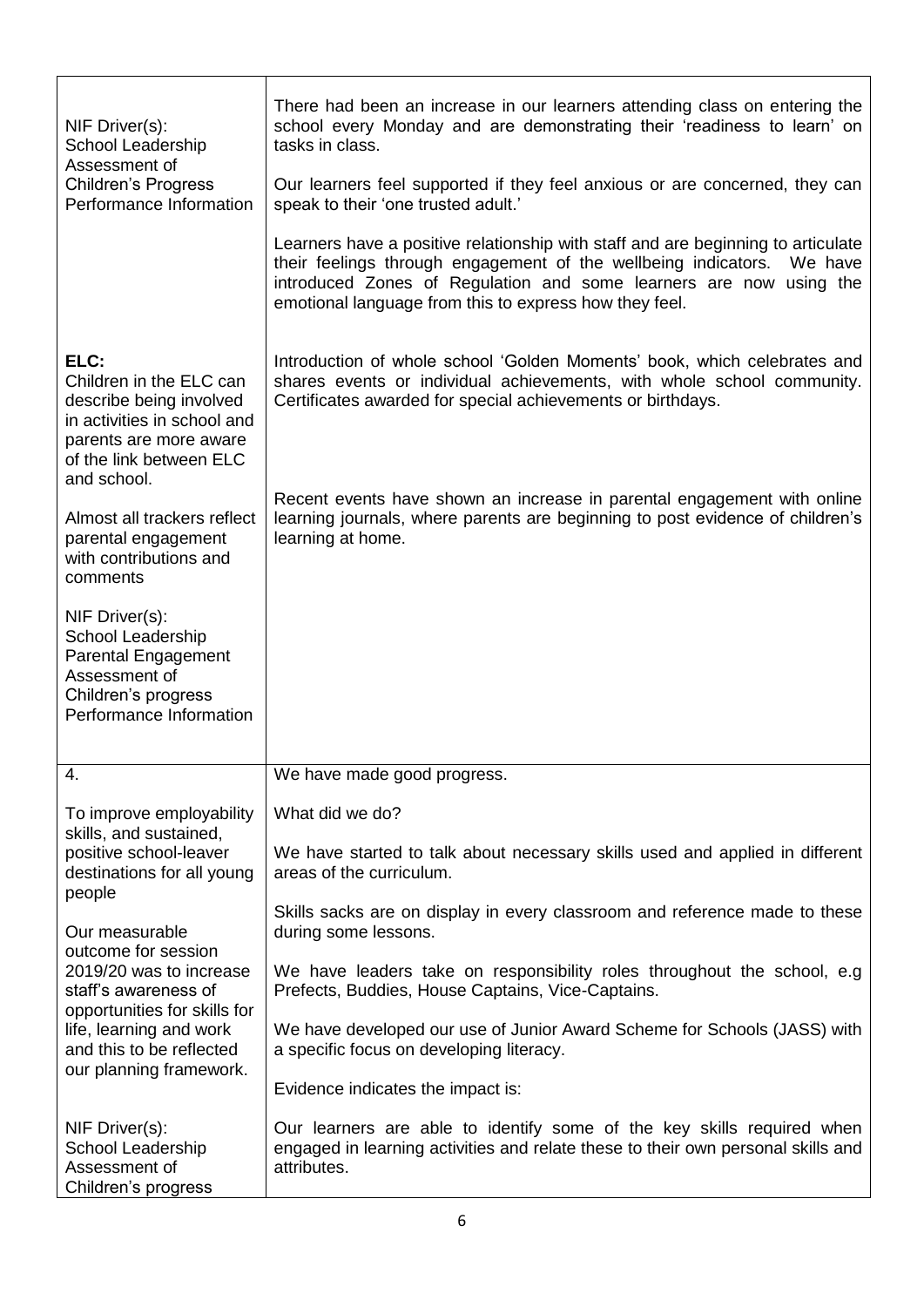| Performance Information | Learners are taking on responsibility by completing an application form to<br>apply for a role. They go through an interview process where they talk about<br>their experiences and skills and how these can be applied in their role. This<br>is formalised in their JASS folders through an additional literacy task. |
|-------------------------|-------------------------------------------------------------------------------------------------------------------------------------------------------------------------------------------------------------------------------------------------------------------------------------------------------------------------|
|                         | Certificates awarded at assemblies, highlighting skills applied in achieving<br>success.                                                                                                                                                                                                                                |
|                         |                                                                                                                                                                                                                                                                                                                         |
|                         |                                                                                                                                                                                                                                                                                                                         |
|                         |                                                                                                                                                                                                                                                                                                                         |

# *Evaluative comment on schools attendance and exclusion data required.*

Consultation took place with parents/carers on how well their child engaged with literacy. 72% of our stakeholders agree that their child enjoys reading and families make use of the lending library in school. This highlights the positive impact on reading. We now need to maintain consistency of reading approaches in school and continue with the early start made to targeting the area of writing.

In the area of numeracy, 88% of our stakeholders identified they were confident in supporting their child's learning at home. We will continue to support parents/carers and learners with 'at home' learning, next session.

With regard to Health & Wellbeing, we introduced Marvellous Monday, which saw an increase of 20% in attendance at the start of the school week. This provided a smooth start and 98% of our pupils were 'ready to learn'.

An update on school improvement priorities was shared with parents/carer mid-session. Regular meetings with the Parent Council took place on a monthly basis and further communication was made through letters, social media or the school newsletter.

### **Our Wider Achievements this year have included:**

Health and Wellbeing remains at the core of everything we do and we received some recognition of this, through COSLA Excellence Awards. We received a Bronze Award for our Improving Health, Wellbeing and Fitness Strategy.

We also received our Silver School Sport Award and continue to strive for Gold.

We have provided many after school clubs this year, football, gymnastics, Elite running club, Studio 44 Fitness and Boxing Club (P1-P7), netball, multi-sports and Zumba. Our Elite runners set themselves weekly targets and in the final session, all members managed to run over 3 miles into the town of Linlithgow.